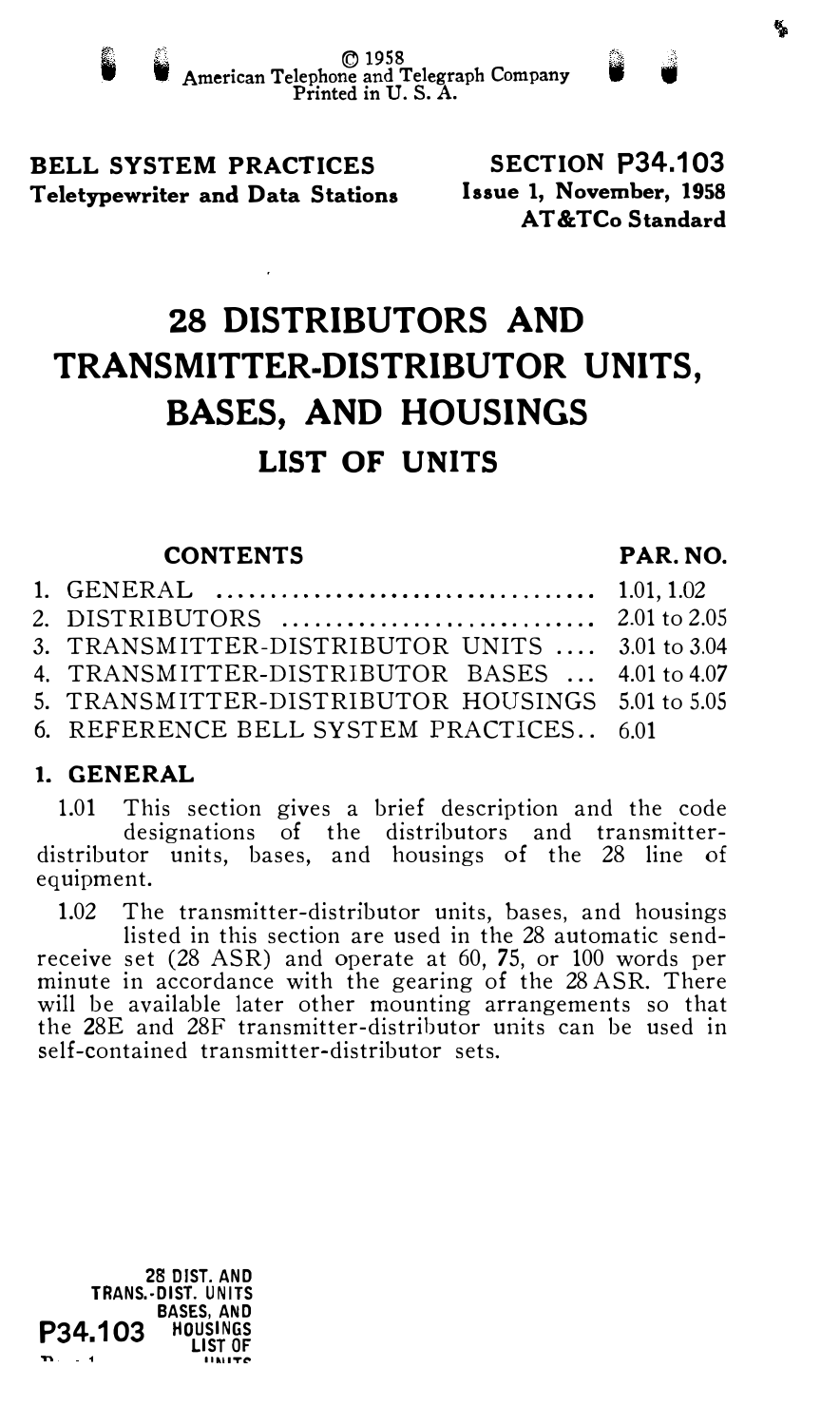# Z. DISTRIBUTORS

- Note: Because of the similarity in the names of distributors and transmitter-distributors, these two pieces of equipment were coded in one alphabetical series in order to avoid misunderstanding when ordering. Thus there are:
	- 28A Distributor<br>28A-1 Distributor
	- 28A-1 Distributor<br>28B Transmitter
	- 28B Transmitter-Distributor Unit and Base
	- 28C Transmitter-Distributor Unit and Base<br>28D Distributor
	- 28D Distributor<br>28D-1 Distributor
	- 28D-1 Distributor<br>28E Transmitter
	- 28E Transmitter-Distributor Unit and Base<br>28E-1 Transmitter-Distributor Base
	- 28E-1 Transmitter-Distributor Base<br>28E-2 Transmitter-Distributor Base
	- 28E-2 Transmitter-Distributor Base<br>28F Transmitter-Distributor Unit
	- Transmitter-Distributor Unit and Base

2.01 28A Distributor: This is a multicontact distributor which operates at speeds of 60 and 75 words per minute. It is to be used with the 28 sequence selector or as a part of the 28E-2 transmitter-distributor base in a 28 ASR. The basic function of this distributor is to transmit one or more control

characters such as transmitter-start codes and call-directing codes in the 83 selective calling systems.

2.02 28A-1 Distributor: This distributor is the same as the 28 $A$  distributor except it is equipped with the TP153921 modification kit which provides the necessary parts to mount the distributor on a 28 receiving or receiving-only teletypewriter, and the TP159361 modification kit which provides the necessary parts to add the terminal-block assembly to a 28B, 28C, 28D, or 28E teletypewriter cabinet.

2.03 28D Distributor: This is a multicontact distributor similar to the 28A, except it is designed to operate at a speed of 100 words per minute. The 28A distributor can be converted to a 28D distributor by changing the cam-sleeve assembly. It is included as a part of the 28E-1 transmitter-distributor base when used in a 28 ASR.

2.04 28D-1 Distributor: This is the same as the 28D distributor, except it is equipped with the TP153921 modification kit which provides the necessary parts to add the distributor to a 28 sending and receiving or receiving-only teletypewriter, and the TP159361 modification kit which provides the necessary parts to add the terminal-block assembly to a 28B, 28C, 28D, or 28E teletypewriter cabinet.

2.05 Additional information on distributors is given in ESP Section P34.630.

I I I I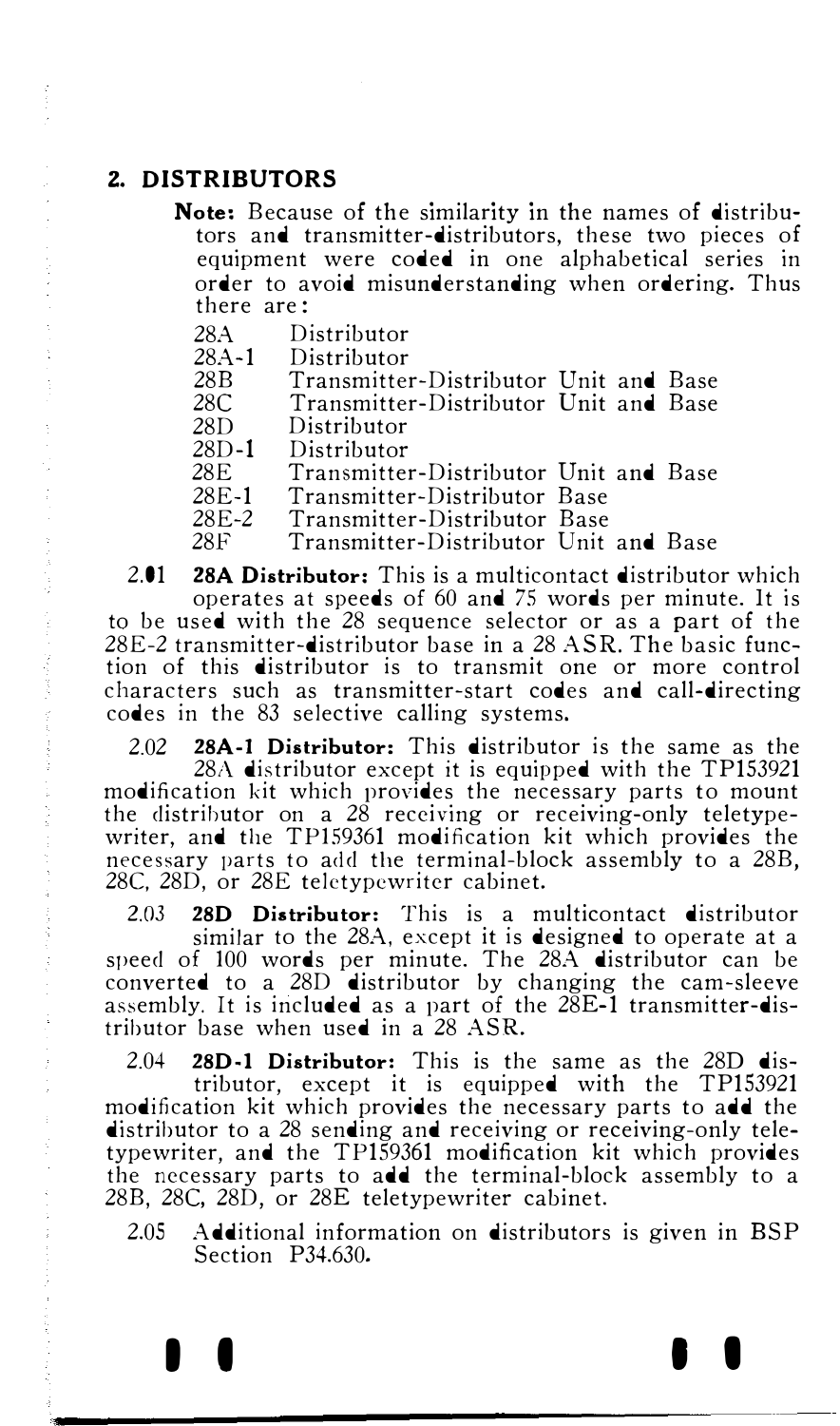### 3. TRANSMITTER-DISTRIBUTOR UNITS

Note: Conformity must be maintained between transmitter-distributor units, transmitter-distributor bases, transmitter-distributor housings, and teletypewriter cabinets. At the present time, transmitter-distributor units which have a tape reader of the fixed type only, as in the 28E and 28F units, together with their respective bases and housings, are always associated with the 28G teletypewriter cabinet; and transmitter-distributor units which include a pivoted tape reader as in the 28B and 28C units, together with their respective bases and housings, are always associated with the 28F teletypewriter cabinet.

3.01 288 Transmitter-Distributor Unit: This unit has <sup>a</sup> pivoted transmitter (tape reader), a fixed transmitter (tape reader), and one multicontact distributor. It is designed to be mounted, together with its associated 28B transmitterdistributor base, in a 28 ASR having a 28F teletypewriter cabinet, and is mechanically driven from the 28 ASR through shafting in the base. It reads and distributes from 5-unit code standard 11/16-inch-wide Bell System tape at speeds of 60, 75, and 100 words per minute according to the gearing in the set. The 28B transmitter-distributor unit is a 3-clutch, 2-shaft unit. The three clutches control, independently, the pivoted tape reader, the fixed tape reader, and the distributor.  $\mathbf{Fig. 1}$ 



Fig. 1

28 DIST. AND TRANS.·DIST. UNITS BASES, AND **P34.103 HOUSINGS** LIST OF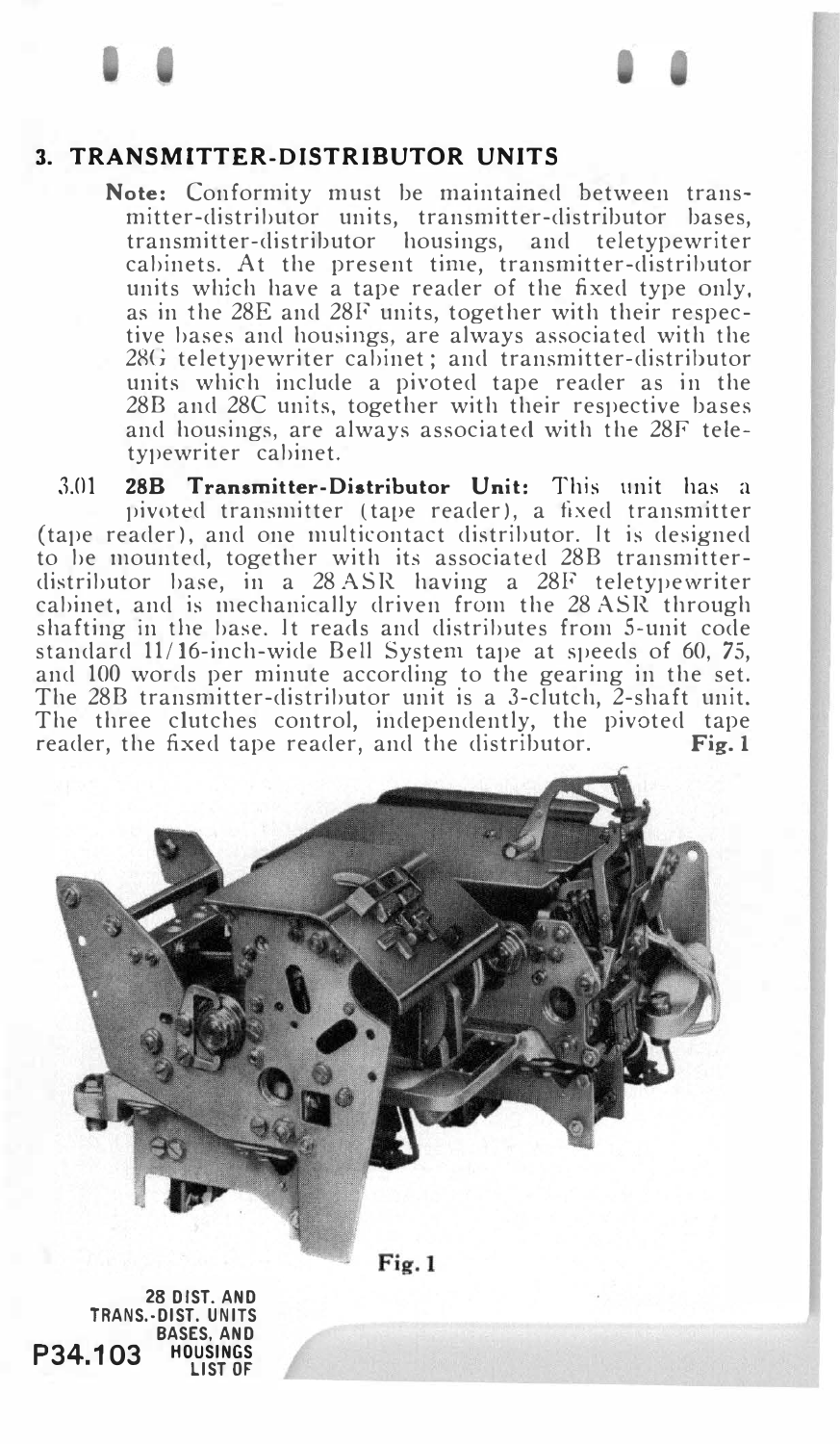(a) The pivoted tape reader is located inside the 28F tele-

 $\mathcal{P}^{\text{max}}(\mathcal{A}^{\text{max}})$  . We can can be considered in  $\mathcal{A}^{\text{max}}$ 

typewriter cabinet in line with the punch unit. It feeds and senses chadless tape from the associated punch unit and climbs up the tape to read the last character perforated in the tape. If tape is being perforated when the transmitter is inoperative, the pivoted mechanism will swing away from the perforator and allow the perforated tape to form a loop and feed into a tape storage bin located below the unit. This transmitter has a contact for each sensing pin, an auxiliary contact, a distributor clutch-magnet contact, a sensing tape-out pin contact, and a tape-available contact which opens when the last character in the tape is sensed.

(b) The fixed transmitter is used as an auxiliary to allow an operator to send messages from prepared tape

without removing the tape from the pivoted transmitter. The fixed transmitter has a contact for each sensing pin; an auxiliary contact; a distributor clutch-magnet contact; a tape-out pin contact; a tape-lid switch contact which operates when the lid is closed sufficiently to secure the tape; and a tangled-tape contact to stop operation when the tape becomes tangled. The tape-out pin is the riding type and its contact is closed when there is tape in the fixed reader and opens to stop operation of the reader when the end of tape passes by. This transmitter does not have the 3-position manual control switch for "start," "stop," and "freewheeling" which is found in other fixed transmitters.

(c) Both the pivoted and fixed transmitters operate in a feed-read-distribute sequence.

(d) The distributor operates from either the pivoted or fixed reader. It is a multiwire unit arranged for the 5-unit code and generates a neutral signal. The distributor shaft in this unit is actually a distributor and sensing shaft and extends across the width of both the fixed and pivoted transmitters. The distributor has two auxiliary contacts.

(e) The internal wiring of the 28B transmitter-distributor unit is connected to the cabinet terminal block by cabling from the 28C electrical service unit. The connectors of the 28C electrical-service-unit cabling mate with the transmitter-distributor-unit connectors which are mounted on the plug mounting bracket of the transmitter-distributor base.

3.02 28C Transmitter-Distributor Unit: This unit consists of a pivoted transmitter and a multicontact distributor and is designed to be mounted with its associated 28C transmitter-distributor base as part of a 28 ASR in a 28F teletype-

I I I I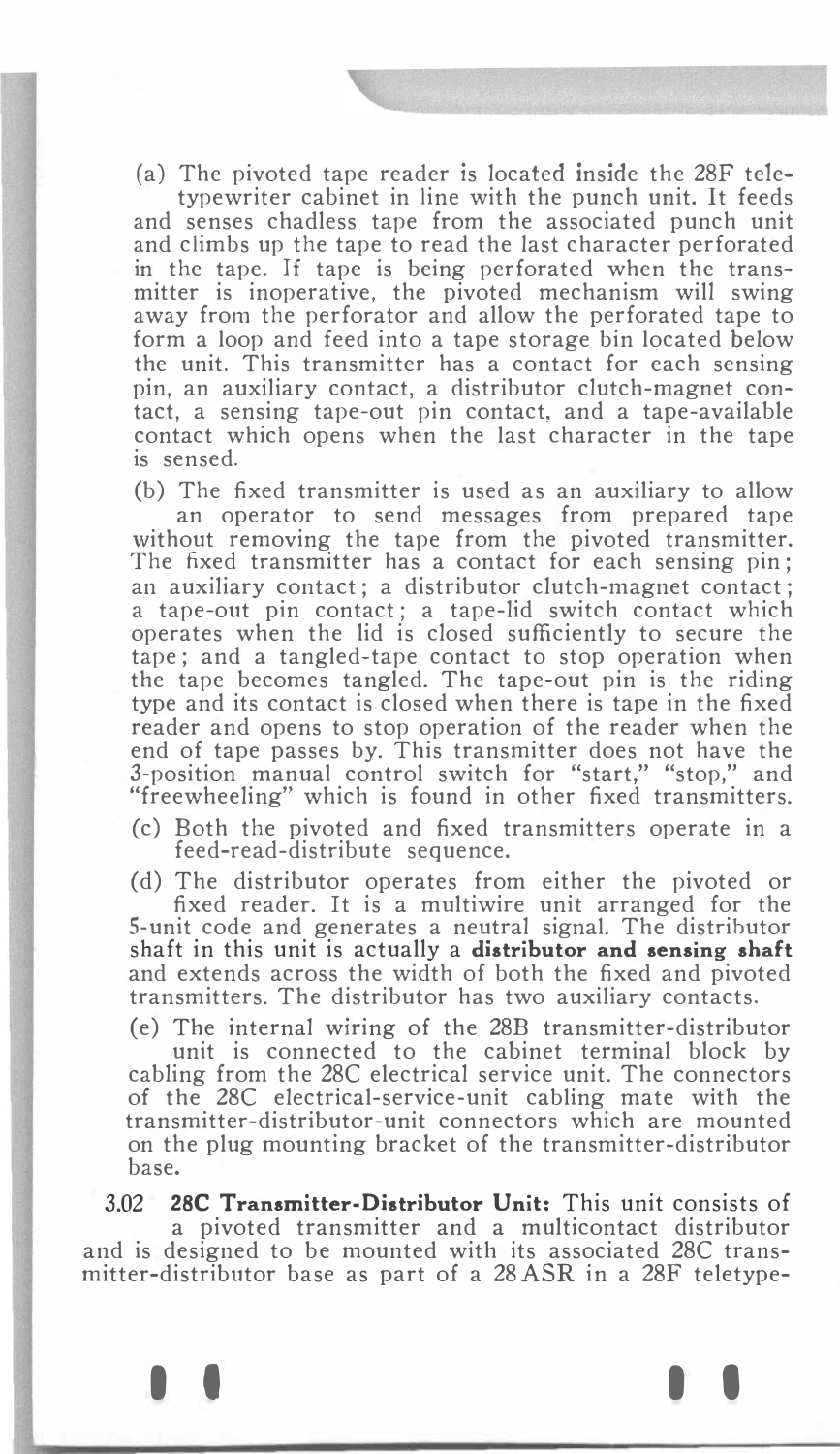writer cabinet. The pivoted tape reader is identical with the pivoted tape reader of the 28B transmitter-distributor unit. The distributor is identical with that of the 28B unit except that the long distributor-sensing shaft is replaced by a shorter distributor shaft. The 28C transmitter-distributor unit is capable of operating at speeds of 60, 75, or 100 words per minute in accordance with the gearing of the set. Operation is in a feedread-distribute sequence.

(a) The internal wiring of the 28C transmitter-distributor unit is connected to the cabinet terminal block by cabling from the 28C electrical service unit. The connector of the 28C electrical-service-unit cabling mates with the transmitter-distributor connector which is mounted on the plug mounting bracket of the transmitter-distributor base.

3.03 28E Transmitter-Distributor Unit: This unit has a fixed transmitter and a distributor which uses a single contact to generate marking and spacing signals in a manner similar to the signal generator of the 28-type keyboard sending and receiving set. It is designed to be mounted on a 28E, 28E-l, or 28E-2 transmitter-distributor base in a 28G teletypewriter cabinet. It operates in a read-feed sequence, distribution taking place during the feeding of the subsequent character. This unit is equipped with a 3-position manual control switch, a tape-lid release button, a tangled-tape lever, and a pair of tape guides. It has a riding tape-out pin contact. It is planned to modify the internal wiring of this unit (shown in Fig. 2) by adding a plug connector so that the 28E transmitter-distributor unit also may be used as part of a self-contained transmitter-distributor. Fig.2

(a) The internal wiring of the 28E transmitter-distributor unit is connected to the cabinet terminal block through cabling from the 28F or 28G electrical service unit. As in the 28B and 28C transmitter-distributor units, the cable connector from the electrical service unit mates with the cable connector of the 28E transmitter-distributor unit which is mounted on the plug mounting bracket of the 28E transmitter-distributor base.

3.04 28F Transmitter-Distributor Unit: This is designed for use in a 28G teletypewriter cabinet and has a fixed transmitter, a multicontact distributor, and both a sensing shaft and a distributing shaft. It operates in a feed-read-distribute sequence, and is equipped with a 3-position manual control switch, tape-lid release button, tangled-tape lever, a pair of tape guides, and clutch-magnet arc suppressors. The transmitter has a contact for each sensing pin, an auxiliary contact, and a riding tape-out pin contact; and the distributor has an auxiliary contact.

28 DIST. AND TRANS.-DIST. UNITS BASES, AND **P34.103 HOUSINGS** LIST OF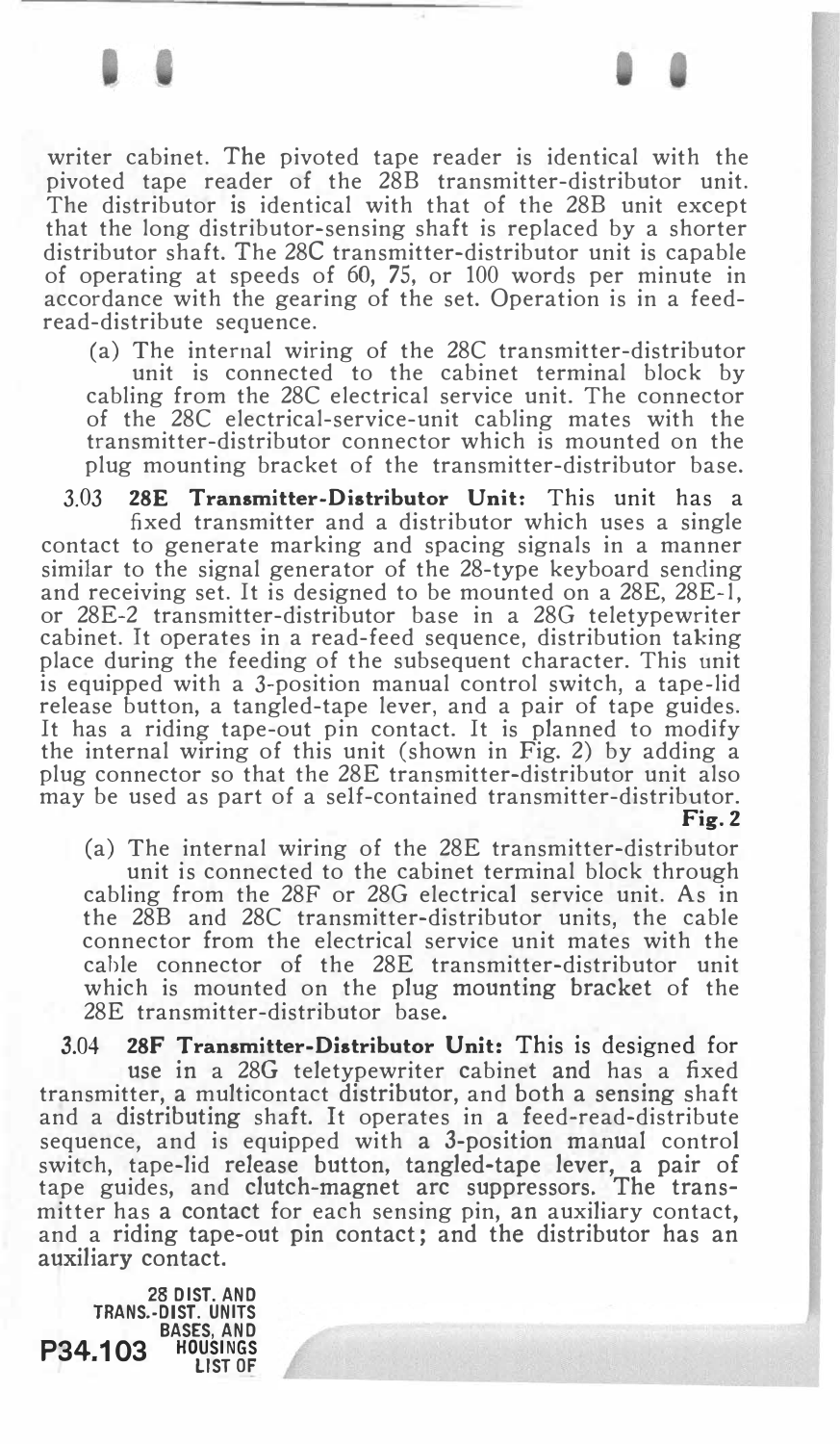

(a) The internal wiring of the 28F transmitter-distributor unit is terminated in three plug connectors which mate with three plug connectors on the 28F transmitter-distributor base. Part of the base cabling is plug-connected to the electrical-service-unit cabling which in turn is connected to the cabinet terminal block. The remainder of the base cabling is plug-connected to the cable assembly which with the associated cabinet terminal block is part of the 28F transmitter-distributor housing.

#### 4. TRANSMITTER-DISTRIBUTOR BASES

4.01 General: In addition to the base casting, each of the 28 transmitter-distributor bases includes a mounting bracket, main shaft and main-shaft pinion, intermediate shaft, coupler shaft and associated couplings, and a gear guard.

4.02 28B Transmitter-Distributor Base: This base is designed to mount both the fixed and pivoted transmitterdistributors of the 28B transmitter-distributor unit in a 28F teletypewriter cabinet.

4.03 **28C Transmitter-Distributor Base:** This base is designed to mount a 28C transmitter-distributor unit in a 28F teletypewriter cabinet.

I I I I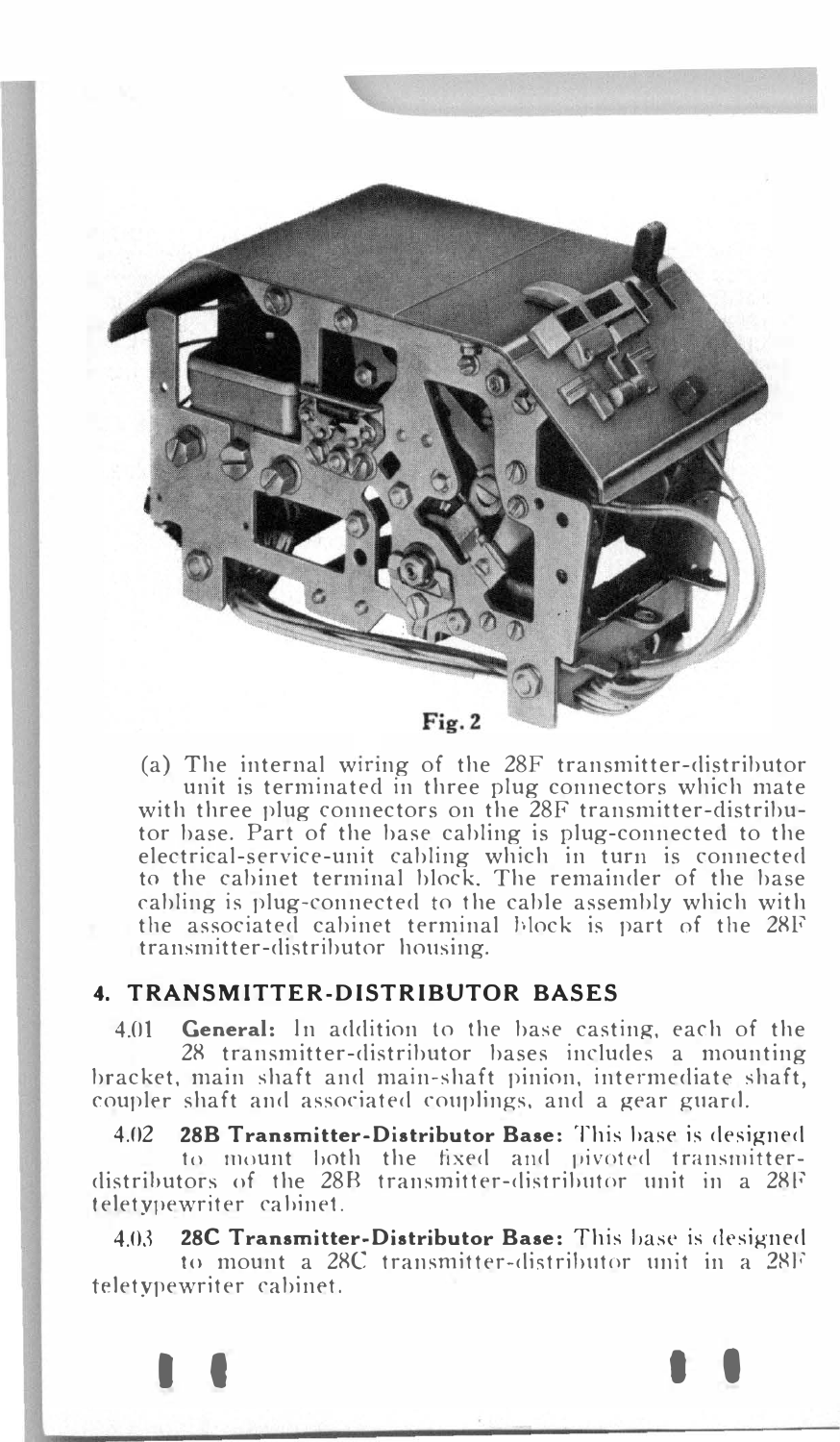4.04 28E Transmitter-Distributor Base: This base is designed to mount a 28E transmitter-distributor unit in a 28G teletypewriter cabinet.

• •

4.05 28E-1 Transmitter-Distributor Base: This is the same as the 28E transmitter-distributor base except it is equipped with a 28D distributor or equivalent.

4.06 28E-2 Transmitter-Distributor Base: This is the same as the 28E transmitter-distributor base except it is equipped with a 28A distributor or equivalent.

4.07 28F Transmitter-Distributor Base: This base is designed to mount the 28F transmitter-distributor unit in a 28G teletypewriter cabinet.

# 5. TRANSMITTER-DISTRIBUTOR HOUSINGS

Note: See note at the beginning of Part 3.

5.01 The sheet-metal parts of transmitter-distributor housings should be ordered in the same finish as the teletypewriter cabinet. To indicate the desired color, use the appropriate Bell System number suffix from the following table in place of the two asterisks (\*\*) given as part of the code number.

| Finish              | Bell<br>System<br>Code | Teletype<br>Code |
|---------------------|------------------------|------------------|
| Black wrinkle       | 37                     | AA               |
| Dark-brown wrinkle  | 38                     | AD               |
| Light-brown wrinkle | 39                     | AC               |
| Gray-green wrinkle  | 40                     | A B              |

5.02 288\*\* Transmitter-Distributor Housing: The 28B\*\* transmitter-distributor housing is used as part of a 28 ASR when the set includes a 28B transmitter-distributor unit and a 28F teletypewriter cabinet. It is made up of the auxiliary cover and housing which enclose the fixed sensing head of the unit and the crossbar which fits around the pivoted sensing head and distributor portion of the unit; the keyboardcontrol designation plate; the tape guide with roller through which the tape is led from the tape-supply container to the punch unit; and the tape chute which leads the tape from the punch unit to the tape storage bin.

28 DIST. AND TRANS.·DIST. UNITS **BASES, AND<br>HOUSINGS** P34.103 **LIST OF**